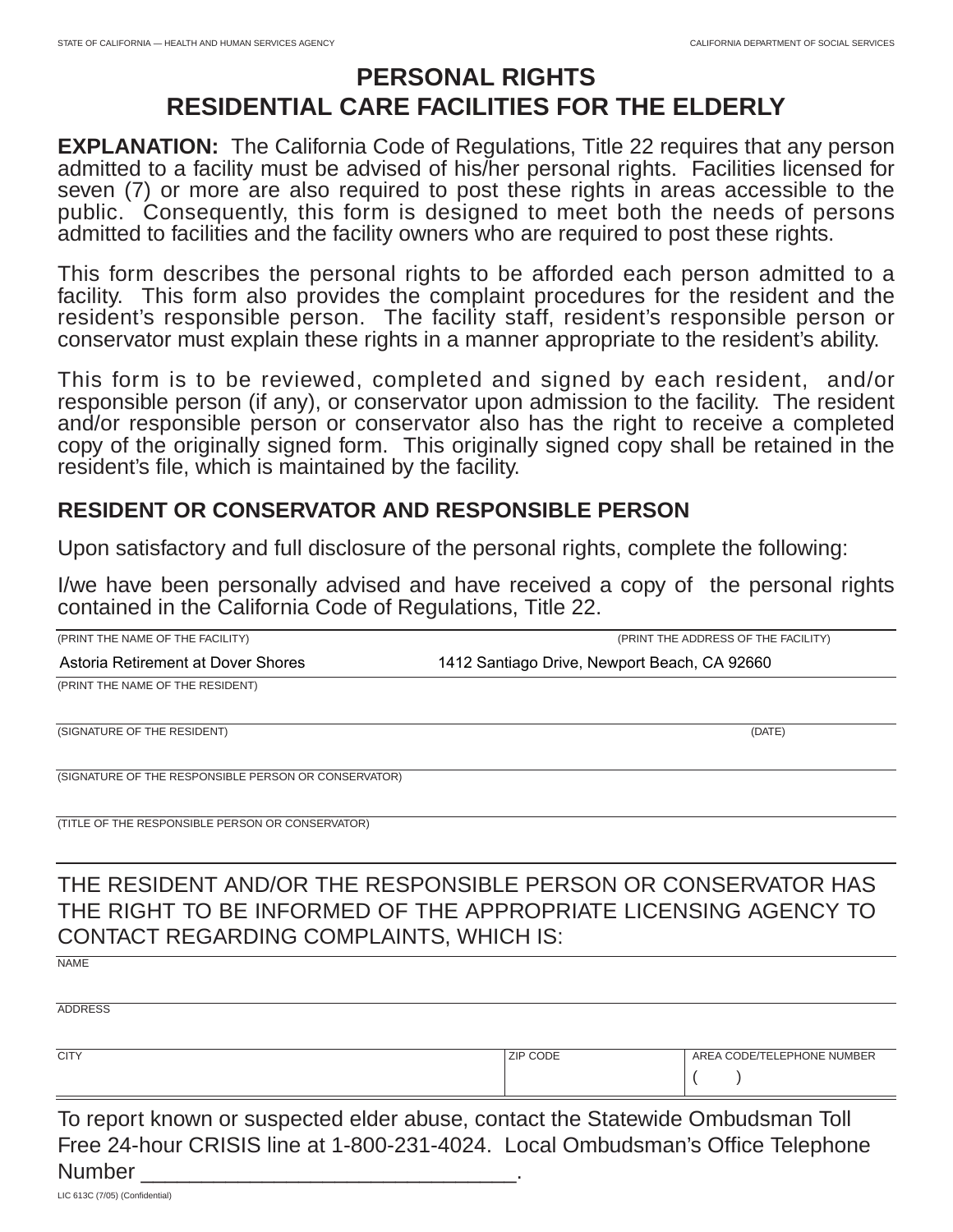## **PERSONAL RIGHTS RESIDENTIAL CARE FACILITIES FOR THE ELDERLY**

**Explanation:** Each resident shall have rights which include, but are not limited to, the following:

- (1) To be accorded dignity in his/her personal relationships with staff, residents, and other persons.
- (2) To be accorded safe, healthful and comfortable accommodations, furnishings and equipment.
- (3) To be free from corporal or unusual punishment, humiliation, intimidation, mental abuse, or other actions of a punitive nature, such as withholding of monetary allowances or interfering with daily living functions such as eating or sleeping patterns or elimination.
- (4) To be informed by the licensee of the provisions of law regarding complaints and of procedures to confidentially register complaints, including, but not limited to, the address and telephone number of the complaint receiving unit of the licensing agency.
- (5) To have the freedom of attending religious services or activities of his/her choice and to have visits from the spiritual advisor of his/her choice. Attendance at religious services, either in or outside the facility, shall be on a completely voluntary basis.
- (6) To leave or depart the facility at any time and to not be locked into any room, building, or on facility premises by day or night. This does not prohibit the establishment of house rules, such as the locking of doors at night, for the protection of residents; nor does it prohibit, with permission of the licensing agency, the barring of windows against intruders.
- (7) To visit the facility prior to residence along with his/her family and responsible persons.
- (8) To have his/her family or responsible persons regularly informed by the facility of activities related to his/her care or services including ongoing evaluations, as appropriate to the resident's needs.
- (9) To have communications to the facility from his/her family and responsible persons answered promptly and appropriately.